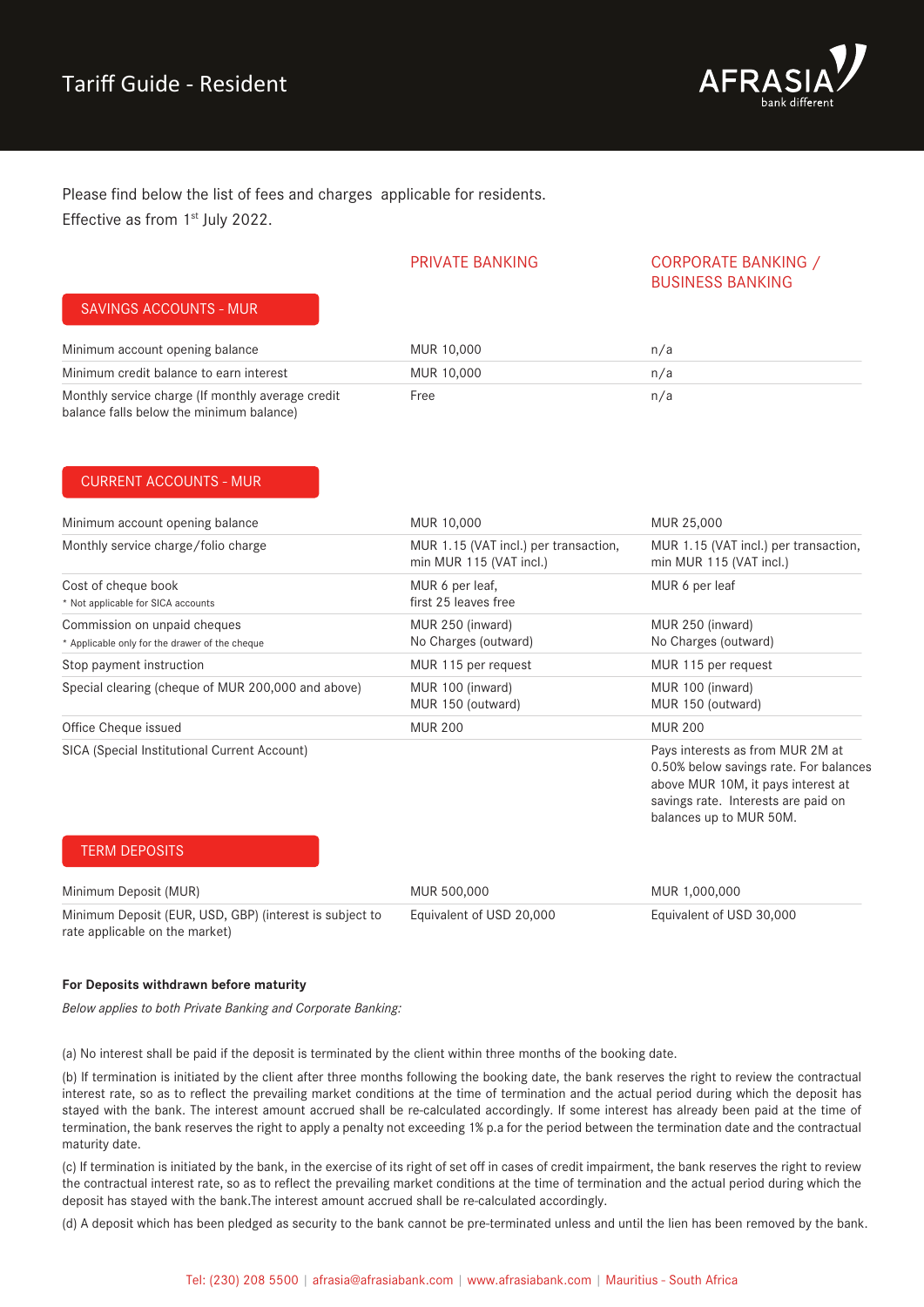FOREIGN CURRENCY ACCOUNTS



### PRIVATE BANKING CORPORATE BANKING / BUSINESS BANKING

Accounts can be opened in the major currencies and in some exotic currencies

| Minimum Account Opening Balance                                                                                                                                                                | n/a                                                                                                                                      | n/a                                                                                                                                      |
|------------------------------------------------------------------------------------------------------------------------------------------------------------------------------------------------|------------------------------------------------------------------------------------------------------------------------------------------|------------------------------------------------------------------------------------------------------------------------------------------|
| General Charges (commission in lieu of exchange)                                                                                                                                               | 0.5% commission in lieu of exchange<br>for deposit & withdrawal of foreign<br>currency notes in same currency as<br>account (min FCY 10) | 0.5% commission in lieu of exchange<br>for deposit & withdrawal of foreign<br>currency notes in same currency as<br>account (min FCY 10) |
| <b>STANDING ORDER - MUR</b>                                                                                                                                                                    |                                                                                                                                          |                                                                                                                                          |
| Standing Order - Internal transfer                                                                                                                                                             | Free                                                                                                                                     | Free                                                                                                                                     |
| Standing Order - Transfer to other banks                                                                                                                                                       | In Client's own name (free)<br>Third Party (MUR 25)                                                                                      | In Client's own name (MUR 25)<br>Third Party (MUR 25)                                                                                    |
| Unpaid standing order due to lack of funds                                                                                                                                                     | <b>MUR 100</b>                                                                                                                           | <b>MUR 100</b>                                                                                                                           |
| <b>OTHER SERVICES</b>                                                                                                                                                                          |                                                                                                                                          |                                                                                                                                          |
| Statement fee on quarterly/monthly issuance of paper<br>statements of account (Half yearly Statement issuance in<br>June and December free of charge)<br>* Note: Month-End E-Statement is free | MUR 25 per sheet                                                                                                                         | MUR 25 per sheet                                                                                                                         |
| <b>Auditors' Report</b>                                                                                                                                                                        |                                                                                                                                          |                                                                                                                                          |
| Request via confirmation.com                                                                                                                                                                   | Free                                                                                                                                     | Free                                                                                                                                     |
| Request via other channels                                                                                                                                                                     | MUR 2,500 per request                                                                                                                    | MUR 2,500 per request                                                                                                                    |
| Certificate of interest / balance / liabilities                                                                                                                                                | Free                                                                                                                                     | MUR 100 per request                                                                                                                      |
| Testimonials, Letter of Comfort, Letter of Reference                                                                                                                                           | <b>MUR 500</b>                                                                                                                           | MUR 1,000                                                                                                                                |
| Certificate of Interest for tax purposes                                                                                                                                                       | Free                                                                                                                                     | Free                                                                                                                                     |
| Payroll Fee                                                                                                                                                                                    | n/a                                                                                                                                      | MUR 100 per Bank excl. Internal                                                                                                          |
| Duplicate Statement of Account                                                                                                                                                                 | MUR 25 per sheet                                                                                                                         | MUR 25 per sheet                                                                                                                         |
| Transfer to another local Bank in rupees through Local<br>Instant Transfer                                                                                                                     | <b>MUR 25</b>                                                                                                                            | <b>MUR 25</b>                                                                                                                            |
| Transfer to another local Bank in rupees (MACSS)                                                                                                                                               | <b>MUR 125</b>                                                                                                                           | <b>MUR 125</b>                                                                                                                           |
| Transfer to another local Bank in rupees made through<br><b>Internet Banking</b>                                                                                                               | <b>MUR 75</b>                                                                                                                            | <b>MUR 75</b>                                                                                                                            |
| Photostat copy                                                                                                                                                                                 | Free                                                                                                                                     | <b>MUR 10</b>                                                                                                                            |
| Fax / Email transmission costs                                                                                                                                                                 | Local - MUR 10 per sheet<br>Overseas - MUR 100 per sheet                                                                                 | Local - MUR 10 per sheet<br>Overseas - MUR 100 per sheet                                                                                 |
| Processing fee for succession accounts                                                                                                                                                         | Free                                                                                                                                     |                                                                                                                                          |
| Safe Deposit Lockers (Rental per year)*                                                                                                                                                        |                                                                                                                                          |                                                                                                                                          |
| <b>Security Deposit</b>                                                                                                                                                                        | MUR 20,000                                                                                                                               | MUR 20,000                                                                                                                               |
| <b>Standard Size</b>                                                                                                                                                                           | MUR 9,200 (VAT incl.)                                                                                                                    | MUR 9,200 (VAT incl.)                                                                                                                    |
| Medium Size                                                                                                                                                                                    | MUR 13,800 (VAT incl.)                                                                                                                   | MUR 13,800 (VAT incl.)                                                                                                                   |
| Large Size                                                                                                                                                                                     | MUR 28,750 (VAT incl.)                                                                                                                   | MUR 28,750 (VAT incl.)                                                                                                                   |
| * the rental shall entitle the Lessee to 12 visits for each<br>one-year period, during the term of the Agreement. Hirer will                                                                   |                                                                                                                                          |                                                                                                                                          |

*be charged MUR 500 for each additional visit as from 13th* 

*one. Charges may be subject to review.* 

Global Custody

The custody fees are negotiable based on Target Market for Invesment, potential AUC, Asset Type

The custody fees are negotiable based on Target Market for Invesment, potential AUC, Asset Type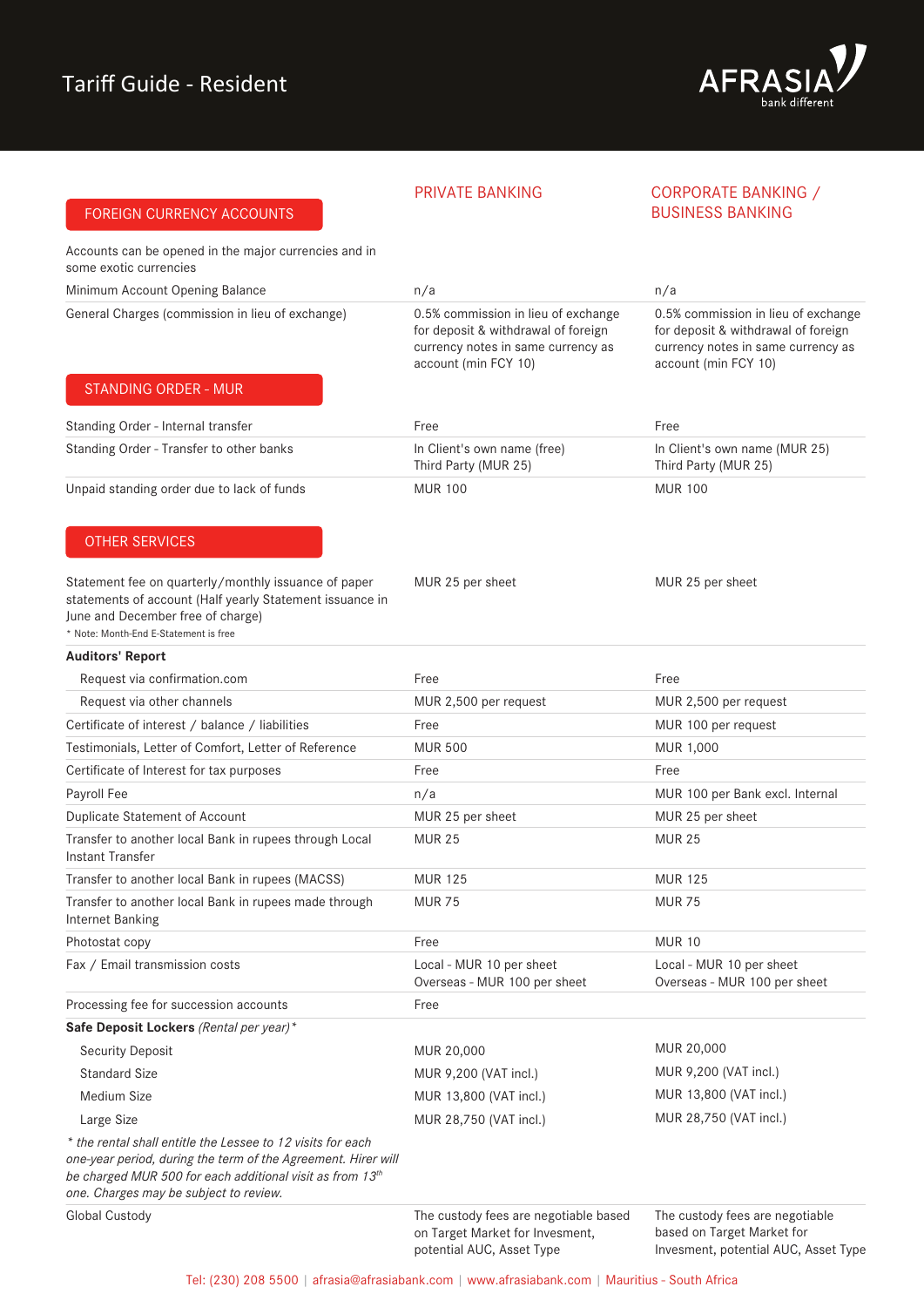INTERNET BANKING



### PRIVATE BANKING CORPORATE BANKING / BUSINESS BANKING

| <b>INTERNET DANNING</b>                                                                              |                                                      |                                                                                                                                                        |
|------------------------------------------------------------------------------------------------------|------------------------------------------------------|--------------------------------------------------------------------------------------------------------------------------------------------------------|
| Access to View                                                                                       | Free                                                 | Free                                                                                                                                                   |
| <b>Access to Transact</b>                                                                            | Subject to charges listed in<br><b>Tariff Guides</b> | Subject to charges listed in Tariff<br>Guides                                                                                                          |
| <b>OVERDRAFTS - MUR</b>                                                                              |                                                      |                                                                                                                                                        |
| Processing fee                                                                                       | 1% of facility amount<br>(min MUR 5,000)             | a) For facilities up to MUR 5m - 1% of amount<br>with a min of MUR 25,000<br>b) For facilities above MUR 5m - As per<br>facility agreement             |
| Renewal fee                                                                                          | 1% of facility amount<br>(min MUR 1,000)             | a) For facilities up to MUR 5m - 1% of amount<br>with a min MUR 5,000<br>b) For facilities above MUR 5m - 1% of<br>amount or as per facility agreement |
| Penalty fee for exceeding authorised limit                                                           | 2% above applicable rate                             | a) 5% above applicable rate<br>b) 2% above applicable rate<br>(if FCY)                                                                                 |
| Temporary increase in OD limit                                                                       | 1% of facility amount<br>(min MUR 5,000)             | 1% of facility amount<br>(min MUR 25,000)                                                                                                              |
| Increases/Rescheduling                                                                               | 1% of facility amount<br>(min MUR 5,000)             | 1% of facility amount<br>(min MUR 25,000)                                                                                                              |
| Casual overdrafts                                                                                    | $PLR + 5% + 2%$                                      | $PLR + 2% + 5%$                                                                                                                                        |
| Casual Overdrafts for FCY<br>*RFR - Risk Free Rates (USD - SOFR/Term SOFR, EUR - ESTR,<br>CDD CONINI | Applicable RFR*+3.2% +2%                             | Applicable RFR*+3.2% +2%                                                                                                                               |

GBP - SONIA)

\*Note: Conversion fee applies where transaction currency is not equal to the billing currency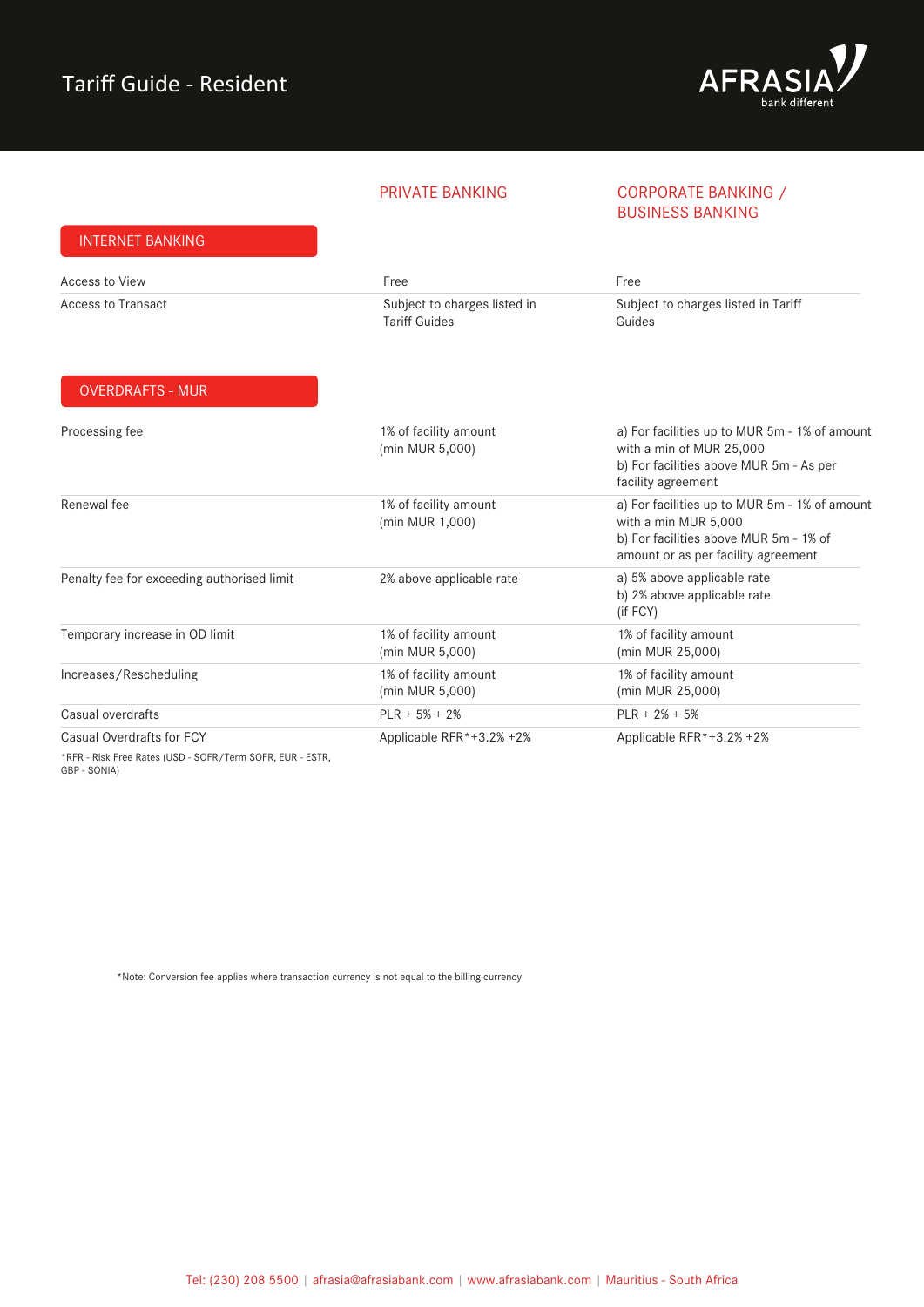

### PRIVATE BANKING

### CORPORATE BANKING / BUSINESS BANKING

| <b>LOANS - MUR</b>                                                 |                                                                                                                                                                        |                                                                                                                                     |
|--------------------------------------------------------------------|------------------------------------------------------------------------------------------------------------------------------------------------------------------------|-------------------------------------------------------------------------------------------------------------------------------------|
| Processing fee                                                     | 1% of the facility (min MUR 5,000)                                                                                                                                     | a) For facilities up to MUR 5m - 1% of amount<br>with a min of MUR 25,000<br>b) For facilities above MUR 5m - as per<br>arrangement |
| Arrangement fee                                                    | n/a                                                                                                                                                                    | As per sanction letter - From 0.50% to 1.50%                                                                                        |
| Early repayment fee                                                | As per Sanction Terms (no early<br>repayment fee applicable for loans<br>falling under the Borrowers' Protection<br>Act 2007 or loans granted after 1<br>January 2014) | 1% of loan amount prepaid                                                                                                           |
| <b>Other Charges</b>                                               |                                                                                                                                                                        |                                                                                                                                     |
| Commitment fee for undrawn balance for loans                       | 1% p.a. payable quarterly on any<br>undrawn balance three months after<br>official sanction letter                                                                     | 1% p.a. payable quarterly on any undrawn<br>balance three months after official sanction<br>letter                                  |
| Legal charges for creation of security<br>documents paid to notary | 0.375% of facility amount (max amount<br>MUR 57,500) (VAT incl.)                                                                                                       | 0.375% of facility amount (max amount MUR<br>57,500) (VAT incl.)                                                                    |
| Registration Fixed/ Floating Charges                               | As per Registration duty chargeable by<br>the Conservator of Mortgage                                                                                                  | As per Registration duty chargeable by the<br>Conservator of Mortgage                                                               |
| Registration Gages sans Deplacement                                | MUR 1,000 to MUR 50,000                                                                                                                                                | MUR 1,000 to MUR 50,000                                                                                                             |
| Erasure of charges                                                 | MUR 200 + any registration duty<br>chargeable by the Conservator of<br>Mortgage                                                                                        | MUR 200 + any registration duty chargeable<br>by the Conservator of Mortgage                                                        |
| Search Fees                                                        | <b>MUR 150</b>                                                                                                                                                         | MUR 150 to MUR 650                                                                                                                  |
| Valuation fees                                                     | Valuer's fee                                                                                                                                                           | Valuer's fee                                                                                                                        |
| Pari passu documents                                               | Preparation fee MUR 5,000 +<br>registration charges                                                                                                                    | Preparation fee MUR 5,000 + registration<br>charges                                                                                 |
| Cession de Priorite                                                | Preparation fee MUR 5,000 +<br>registration charges                                                                                                                    | Preparation fee MUR 5,000 + registration<br>charges                                                                                 |
| Restructuring / Rescheduling                                       | 1% of facility amount<br>(min MUR 5,000)                                                                                                                               | 1% of facility amount, min MUR 25,000                                                                                               |
| Credit documentation duplicates                                    | MUR 50 flat fee + MUR 10 for each                                                                                                                                      | MUR 50 flat fee + MUR 10 for each and every                                                                                         |
| * Including facility offer letter and security instruments         | and every sheet                                                                                                                                                        | sheet                                                                                                                               |
| Duplicate Loan statements and amortisation<br>tables               | MUR 50 flat fee + MUR 10 for each<br>and every sheet                                                                                                                   | MUR 50 flat fee + MUR 10 for each and every<br>sheet                                                                                |
| Fees for nantissement                                              | As per notary act                                                                                                                                                      | As per notary act                                                                                                                   |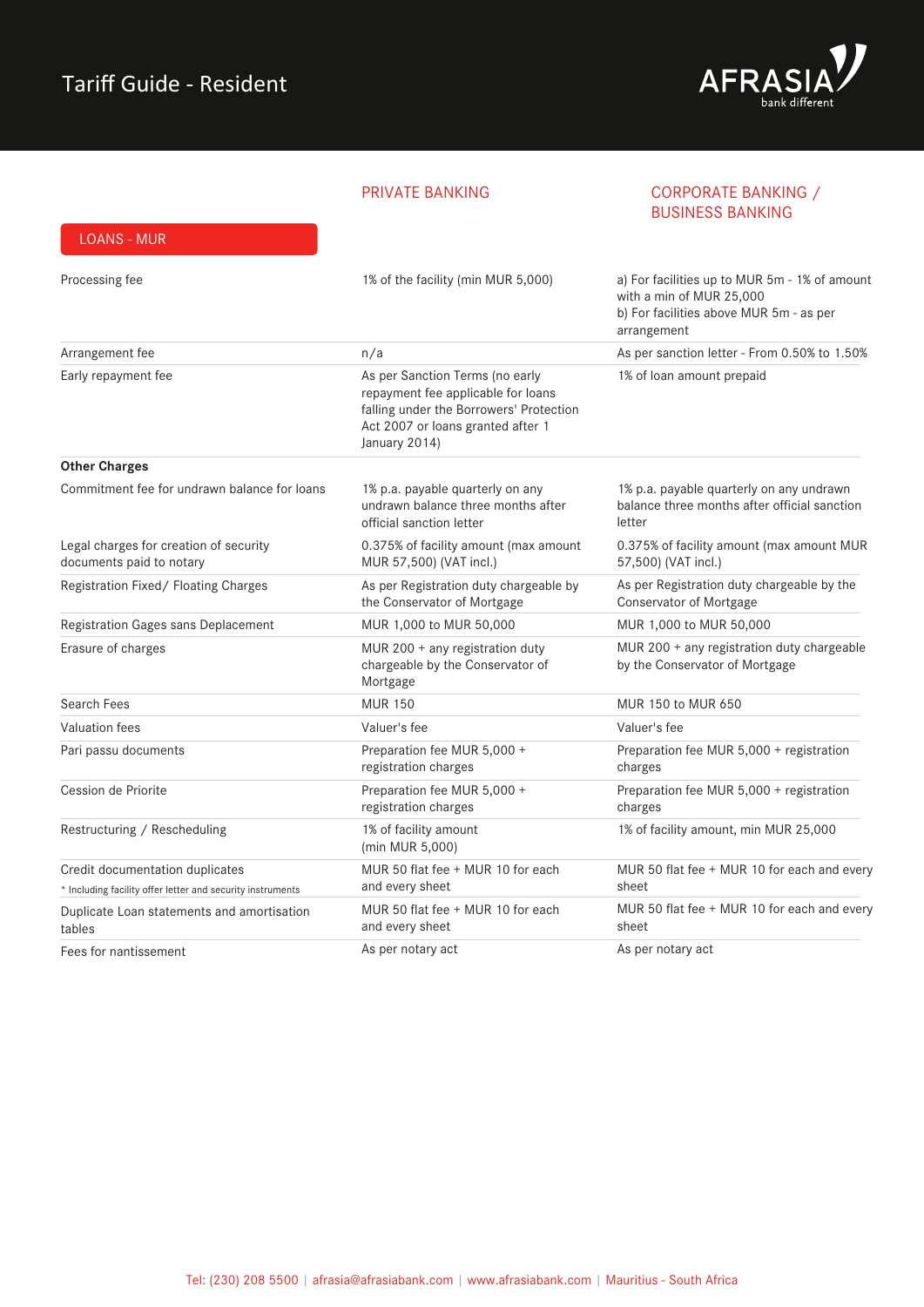

### PRIVATE BANKING CORPORATE BANKING / BUSINESS BANKING

### IMPORT TRANSACTIONS

| <b>Bills under Collection</b>              |                                                                                                                      |                                                                                                                      |
|--------------------------------------------|----------------------------------------------------------------------------------------------------------------------|----------------------------------------------------------------------------------------------------------------------|
| Handling and payment Commission            | 0.5% (min MUR 750) plus Handling fees<br><b>MUR 200</b>                                                              | 0.5% (min MUR 750) plus Handling fees<br><b>MUR 200</b>                                                              |
| Chaser each fortnight on past due bills    | MUR 500 for each fortnightly chaser                                                                                  | MUR 500 for each fortnightly chaser                                                                                  |
| <b>Swift Charges</b>                       | MUR 175 flat                                                                                                         | MUR 175 flat                                                                                                         |
| <b>Courier Charges</b>                     | Minimum of MUR 750 subject to weight of<br>parcel or any change in tariff of the<br>express courier service provider | Minimum of MUR 750 subject to weight of<br>parcel or any change in tariff of the<br>express courier service provider |
| <b>Other Amendments</b>                    | MUR 500 flat                                                                                                         | MUR 500 flat                                                                                                         |
| <b>Letter of Credit</b>                    |                                                                                                                      |                                                                                                                      |
| Issuance (Opening of LC)                   | 0.5% for first 6 months (min MUR 1,000),<br>0.25% for each additional quarter                                        | 0.5% for first 6 months (min MUR 1,000),<br>0.25% for each additional quarter                                        |
| Standby LC                                 | 1.5% per annum (min MUR 1,000)                                                                                       | 1.5% per annum (min MUR 1,000)                                                                                       |
| Increase in Amount / Extension of validity | As per LC issuance charges                                                                                           | As per LC issuance charges                                                                                           |
| Swift on transmission - Issuance           | MUR 500 flat fee                                                                                                     | MUR 500 flat fee                                                                                                     |
| <b>Other Amendments</b>                    | MUR 500 flat fee                                                                                                     | MUR 500 flat fee                                                                                                     |
| <b>Acceptance Commission</b>               | 0.125% of amount per month or part<br>thereof (minimum of MUR 500)                                                   | 0.125% of amount per month or part<br>thereof (minimum of MUR 500)                                                   |
| <b>Payment Commission</b>                  | 0.25% (min MUR 500)                                                                                                  | 0.25% (min MUR 500)                                                                                                  |
| <b>Cancellation and Unutilised Fee</b>     | MUR 500 plus any correspondent bank<br>charges                                                                       | MUR 500 plus any correspondent bank<br>charges                                                                       |
| <b>Discrepant Documents</b>                | <b>USD 75</b>                                                                                                        | <b>USD 75</b>                                                                                                        |
| <b>Other Swift Charges</b>                 | MUR 175 flat fee                                                                                                     | MUR 175 flat fee                                                                                                     |

### EXPORT TRANSACTIONS

### **Bills under Collection**

| Handling and payment Commission     | 0.20% (min MUR 500)<br>0.20% (min MUR 500)                                                                           |                                                                                                                      |
|-------------------------------------|----------------------------------------------------------------------------------------------------------------------|----------------------------------------------------------------------------------------------------------------------|
| <b>Swift Charges</b>                | MUR 175 flat fee                                                                                                     | MUR 175 flat fee                                                                                                     |
| <b>Courier Charges</b>              | Minimum of MUR 750 subject to<br>weight of parcel or any change in tariff<br>of the express courier service provider | Minimum of MUR 750 subject to weight<br>of parcel or any change in tariff of the<br>express courier service provider |
| Other Amendments                    | MUR 500 flat fee                                                                                                     | MUR 500 flat fee                                                                                                     |
| <b>Letter of Credit</b>             |                                                                                                                      |                                                                                                                      |
| LC Advising commission              | MUR 400 flat fee                                                                                                     | MUR 400 flat fee                                                                                                     |
| Other Amendments                    | MUR 400 flat fee                                                                                                     | MUR 400 flat fee                                                                                                     |
| <b>LC Confirmation</b>              | As per agency arrangements                                                                                           | As per agency arrangements                                                                                           |
| <b>Acceptance Commission</b>        | As per agency arrangements                                                                                           | As per agency arrangements                                                                                           |
| <b>Negotiation Commission</b>       | 0.125% (min MUR 500) plus handling<br>fee MUR 500                                                                    | 0.125% (min MUR 500) plus handling fee<br><b>MUR 500</b>                                                             |
| LC Transfer to 2nd beneficiary bank | 0.25% min MUR 1,000 plus SWIFT<br>charges MUR 200                                                                    | 0.25% min MUR 1,000 plus SWIFT<br>charges MUR 200                                                                    |
| Discounting                         | MUR 500 flat fee plus interest as per<br>agreement                                                                   | MUR 500 flat fee plus interest as per<br>agreement                                                                   |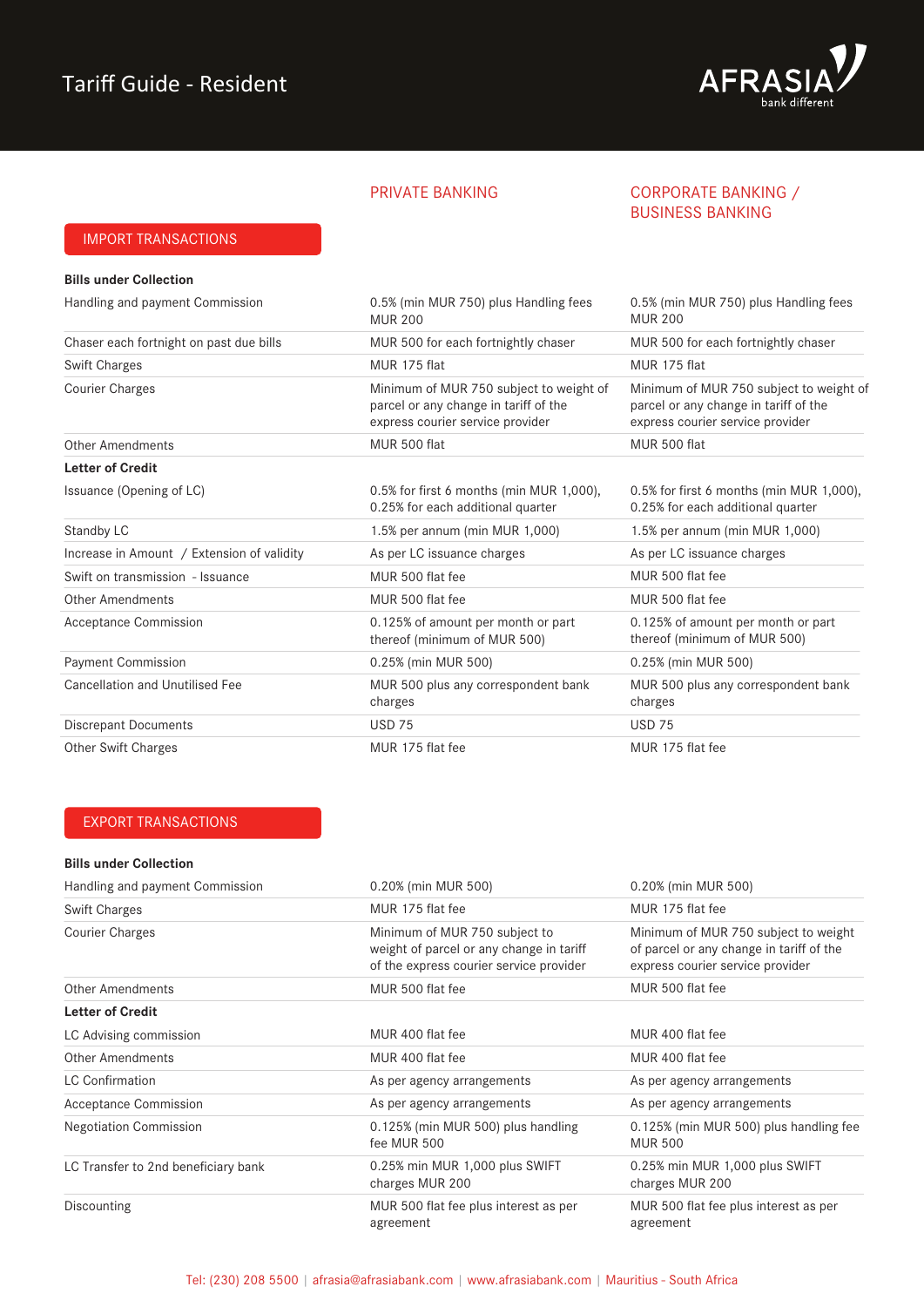GUARANTEES



### PRIVATE BANKING CORPORATE BANKING / BUSINESS BANKING

| <b>Issue of Guarantees</b>                       |                                               |                                                                                                                                                     |
|--------------------------------------------------|-----------------------------------------------|-----------------------------------------------------------------------------------------------------------------------------------------------------|
| Performance bond                                 | 1.25% p.a. (min MUR 5,000)                    | a) 2% p.a. for 1st MUR 10m<br>b) For amount over MUR 10m, as per<br>arrangement                                                                     |
| <b>Tender Bonds</b>                              | 1% flat for 1st 6 months<br>(min MUR 5,000)   | a) 1% flat for 1st 6 months or part thereof, 0.25%<br>for additional quarter (min. MUR 5,000)<br>b) For amount above MUR 10m, as per<br>arrangement |
| Advance Payment guarantee                        | 1% p.a (min MUR 5,000)                        | a) 2% p.a. for amount up to MUR 10m, with a min<br>of MUR 5,000<br>b) For amount above MUR 10m, as per<br>arrangement                               |
| Avalised Bill of Exchange / Retention money bond | 1.75% p.a. (min MUR 5,000)                    | 1.75% p.a. (min MUR 5,000)                                                                                                                          |
| Money guarantees                                 | 2% p.a. (min MUR 500)                         | 2% p.a. (min MUR 600)                                                                                                                               |
| Shipping Guarantee                               | 1.5% p.a (min MUR 5,000)                      | 1.5% p.a (min MUR 5,000)                                                                                                                            |
| Customs and others                               |                                               | 1.5% p.a. (min MUR 600)                                                                                                                             |
| Financial standing                               |                                               | MUR 5,000 flat fee                                                                                                                                  |
| <b>GFA</b>                                       |                                               |                                                                                                                                                     |
| Issuance fees                                    |                                               | As per facility agreement                                                                                                                           |
| Commissions                                      |                                               | As per facility agreement                                                                                                                           |
| <b>Review fees</b>                               |                                               | As per facility agreement                                                                                                                           |
| Other guarantees                                 | 1% p.a. (min MUR 500)                         | 1% p.a. (min MUR 500)                                                                                                                               |
| <b>Amendment of Guarantees</b>                   | <b>MUR 500</b>                                | MUR 1,000                                                                                                                                           |
| Processing fee to set up a guarantee line        | 1% of Guarantee line amount,<br>min MUR 1,000 | 1% of Guarantee line amount,<br>min MUR 1,000                                                                                                       |
| Processing Fee for renewal of guarantee line     | 0.5% p.a min MUR 1,000                        | n/a                                                                                                                                                 |

### TREASURY BILLS

Transaction fee Nil Nil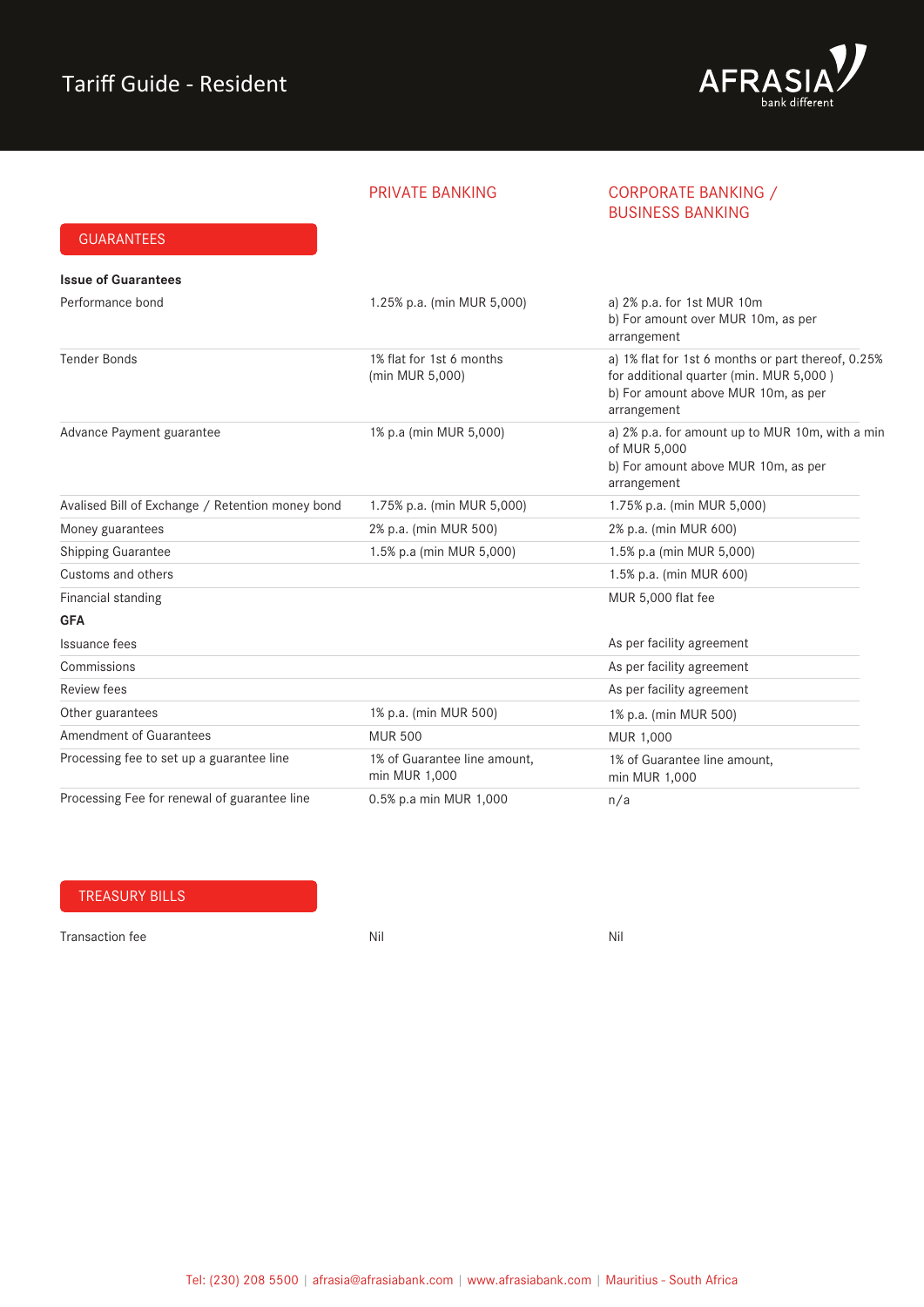

### PRIVATE BANKING CORPORATE BANKING / BUSINESS BANKING

### REMITTANCES

| Inward transactions                                                   |                                                                                                                                                                   |                                                                                                                                                                   |
|-----------------------------------------------------------------------|-------------------------------------------------------------------------------------------------------------------------------------------------------------------|-------------------------------------------------------------------------------------------------------------------------------------------------------------------|
| <b>Electronic Transfers</b>                                           | Free of charge (Full credit of amount<br>received)                                                                                                                | Free of charge (Full credit of amount<br>received)                                                                                                                |
| Cheque / Draft Collection                                             | MUR 200 plus Express courier fee of<br>MUR 500 plus all bank charges levied by<br>all intermediary banks                                                          | MUR 200 plus Express courier fee of<br>MUR 500 plus all bank charges levied by<br>all intermediary banks                                                          |
| Outward remittance by TT:                                             |                                                                                                                                                                   |                                                                                                                                                                   |
| Electronic Transfers:                                                 |                                                                                                                                                                   |                                                                                                                                                                   |
| Manual                                                                | <b>MUR 400</b>                                                                                                                                                    | <b>MUR 400</b>                                                                                                                                                    |
| Internet Banking                                                      | <b>MUR 200</b>                                                                                                                                                    | <b>MUR 200</b>                                                                                                                                                    |
| Commission in lieu of exchange                                        | 0.25% - min USD 20, max USD 100                                                                                                                                   | 0.25% - min USD 20, max USD 100                                                                                                                                   |
| Swift transfers with mention charges for<br>ordering customer ('OUR') | USD 30 Flat / EUR 30 flat / GBP 20 flat /<br>ZAR 200 flat / CHF 25 flat in transaction<br>currency with no comeback charges<br>excluding JPY denominated transfer | USD 30 Flat / EUR 30 flat / GBP 20 flat /<br>ZAR 200 flat / CHF 25 flat in transaction<br>currency with no comeback charges<br>excluding JPY denominated transfer |
| Swift transfers received after cut off time -<br>Late payment fee     | MUR 1,000                                                                                                                                                         | MUR 1,000                                                                                                                                                         |
| Investigation / Query / Amendment request<br>on Transfer              | MUR 300 plus any other bank charges                                                                                                                               | MUR 300 plus any other bank charges                                                                                                                               |
| Transfers within Bank                                                 | Free of charge                                                                                                                                                    | Free of charge                                                                                                                                                    |
| <b>Bank Drafts Issuance</b>                                           | MUR 200 flat                                                                                                                                                      | MUR 200 flat                                                                                                                                                      |
| <b>Cancellation of Bank Draft</b>                                     | MUR 200 flat                                                                                                                                                      | MUR 200 flat                                                                                                                                                      |
| Smart Form                                                            | <b>MUR 300</b>                                                                                                                                                    | <b>MUR 300</b>                                                                                                                                                    |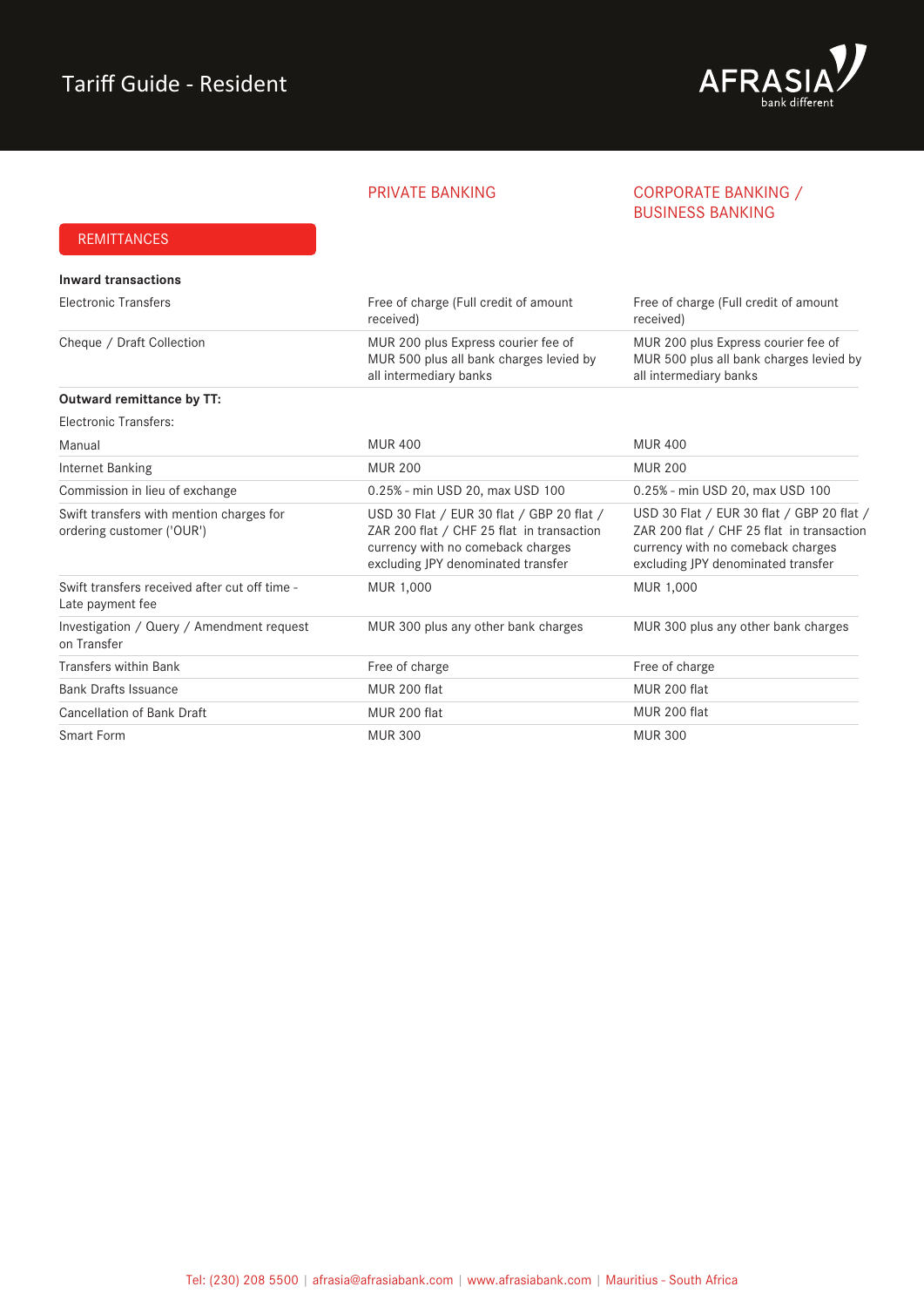# Tariff Guide - Resident



# CREDIT CARDS

| <b>WORLD</b>                                                                                     | <b>MUR</b>                          |                                  | <b>USD</b>                          |                  | <b>EUR</b>                          |
|--------------------------------------------------------------------------------------------------|-------------------------------------|----------------------------------|-------------------------------------|------------------|-------------------------------------|
| Monthly Membership fees - (Applicable<br>to Primary & Supplementary card)                        | MUR 402.50 (VAT incl.)              |                                  | USD 11.50 (VAT incl.)               |                  | EUR 10.35 (VAT incl.)               |
| Card replacement fee                                                                             | MUR 661.25 (VAT incl.)              |                                  | USD 28.75 (VAT incl.)               |                  | EUR 23 (VAT incl.)                  |
| Interest charges<br>(Outstanding balance & Cash Advance)                                         | 15% p.a.                            |                                  | 9% p.a.                             |                  | 9% p.a.                             |
| Interest-free period                                                                             | Up to 48 days for 100%<br>repayment |                                  | Up to 48 days for 100%<br>repayment |                  | Up to 48 days for 100%<br>repayment |
| Cash Advance fee-in Mauritius                                                                    | 2.5% (min MUR 100)                  |                                  | 2.5% (min USD 6)                    |                  | 2.5% (min EUR 6)                    |
| Cash Advance fee-outside Mauritius                                                               | 2.5% (min MUR 250)                  |                                  | 2.5% (min USD 6)                    |                  | 2.5% (min EUR 6)                    |
| Minimum monthly repayment                                                                        | 5%                                  |                                  | 5%                                  |                  | 5%                                  |
| Increase limit fee                                                                               | Nil                                 |                                  | Nil                                 |                  | Nil                                 |
| Late payment fee                                                                                 | <b>MUR 200</b>                      |                                  | USD <sub>7</sub>                    |                  | EUR <sub>5</sub>                    |
| Conversion charge on payments in<br>foreign currency                                             | 3%                                  |                                  | 3%                                  |                  | 3%                                  |
| *Note: Conversion fee applies where transaction<br>currency is not equal to the billing currency |                                     |                                  |                                     |                  |                                     |
| Over limit fee                                                                                   | <b>MUR 200</b>                      |                                  | USD <sub>7</sub>                    |                  | EUR <sub>5</sub>                    |
| Quasi cash commission                                                                            | 2% (min MUR 100)                    |                                  | 2% (min USD 3.50)                   |                  | 2% (min EUR 2.50)                   |
| Courier charges-in Mauritius                                                                     | <b>MUR 750</b>                      |                                  | <b>USD 20</b>                       |                  | <b>EUR 20</b>                       |
| Courier charges-outside Mauritius                                                                | MUR 2,000                           |                                  | <b>USD 50</b>                       |                  | <b>EUR 50</b>                       |
| <b>TITANIUM</b>                                                                                  |                                     | <b>MUR</b>                       |                                     | <b>USD</b>       |                                     |
| Monthly Membership fees- Applicable to Primary &<br>Supplementary card                           |                                     | MUR 195.50 VAT incl.             |                                     |                  | USD 8.05 VAT incl.                  |
| Card Replacement fee                                                                             |                                     | MUR 661.25 (VAT incl.)           |                                     |                  | USD 28.75 (VAT incl.)               |
| Interest charges (Outstanding balance & Cash Advance)                                            |                                     | 1.67% p.m (20% p.a)              |                                     |                  | 0.75% p.m (9% p.a)                  |
| Interest-free period                                                                             |                                     | Up to 48 days for 100% repayment |                                     |                  | Up to 48 days for 100% repayment    |
| Cash Advance fee-inside Mauritius                                                                |                                     | 2.5% (min MUR 100)               |                                     |                  | 2.5% (min USD 6)                    |
| Cash Advance fee-outside Mauritius                                                               |                                     | 2.5% (min MUR 250)               |                                     |                  | 2.5% (min USD 6)                    |
| Minimum monthly repayment                                                                        |                                     | 5%                               |                                     | 5%               |                                     |
| Late payment fee                                                                                 |                                     | <b>MUR 200</b>                   |                                     | USD <sub>7</sub> |                                     |
| Conversion charge on payments in foreign currency                                                |                                     | 3%                               |                                     | 3%               |                                     |
| *Note: Conversion fee applies where transaction currency is not equal<br>to the billing currency |                                     |                                  |                                     |                  |                                     |
| Increase limit fee                                                                               |                                     | Nil                              |                                     | Nil              |                                     |
| Over limit fee                                                                                   |                                     | <b>MUR 200</b>                   |                                     | USD <sub>7</sub> |                                     |
| Quasi cash commission                                                                            |                                     | 2% (min MUR 100)                 |                                     |                  | 2% (min USD 3.50)                   |
| Courier charges-in Mauritius                                                                     |                                     | <b>MUR 750</b>                   |                                     | <b>USD 20</b>    |                                     |
| Courier charges-outside Mauritius                                                                |                                     | MUR 2,000                        |                                     | <b>USD 50</b>    |                                     |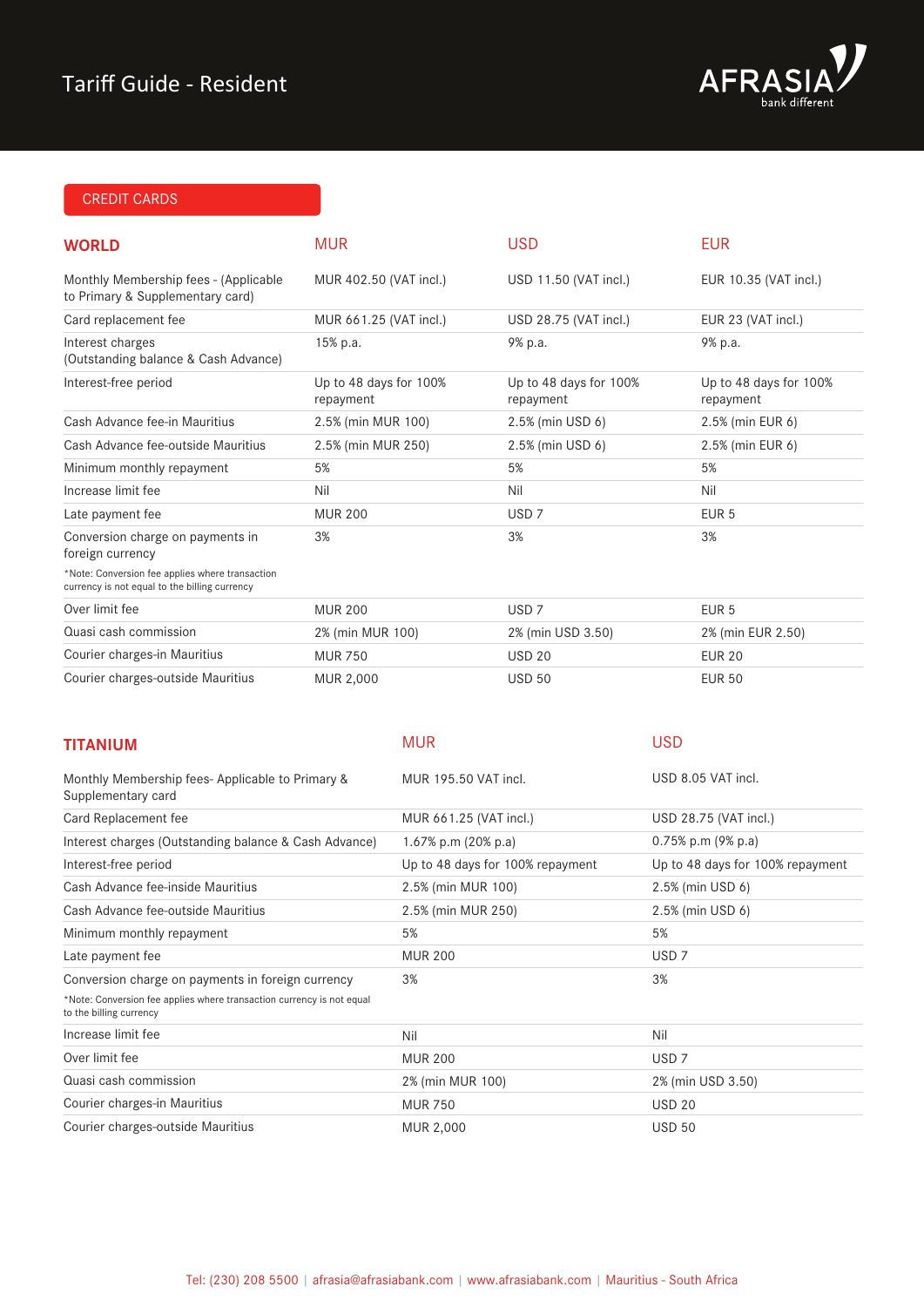

### CREDIT CARDS

### **GOLD**

### MUR

| Annual Membership fee-Primary card                                                               | MUR 805.00 VAT incl. (payable upfront) |
|--------------------------------------------------------------------------------------------------|----------------------------------------|
| Annual Membership fee-Supplementary card                                                         | MUR 460.00 VAT incl.                   |
| Card replacement fee                                                                             | MUR 661.25 VAT incl.                   |
| Interest charges (Outstanding balance & Cash Advance)                                            | 2% p.m. (24% p.a.)                     |
| Interest-free period                                                                             | Up to 48 days for 100% repayment       |
| Cash Advance fee-in Mauritius                                                                    | 2.5% (min MUR 100)                     |
| Cash Advance fee-outside Mauritius                                                               | 2.5% (min MUR 250)                     |
| Minimum monthly repayment                                                                        | 5%                                     |
| Late payment fee                                                                                 | <b>MUR 200</b>                         |
| Conversion charge on payments in foreign currency                                                | 3%                                     |
| *Note: Conversion fee applies where transaction currency is not equal<br>to the billing currency |                                        |
| Increase limit fee                                                                               | Nil                                    |
| Over limit fee                                                                                   | <b>MUR 200</b>                         |
| Quasi cash commission                                                                            | 2% (min MUR 100)                       |
| Courier chargers-in Mauritius                                                                    | <b>MUR 750</b>                         |
| Courier charges-outside Mauritius                                                                | MUR 2,000                              |

| <b>WORLD BUSINESS</b>                                                                            | <b>MUR</b>                          | <b>USD</b>                          | <b>EUR</b>                          |
|--------------------------------------------------------------------------------------------------|-------------------------------------|-------------------------------------|-------------------------------------|
| Monthly Membership fees                                                                          | MUR 402.50 (VAT incl.)              | USD 11.50 (VAT incl.)               | EUR 10.35 (VAT incl.)               |
| Card replacement fee                                                                             | MUR 661.25 (VAT incl.)              | USD 28.75 (VAT incl.)               | EUR 23 (VAT incl.)                  |
| Interest charges (Outstanding balance)<br>& Cash Advance)                                        | 15% p.a.                            | 9% p.a.                             | 9% p.a.                             |
| Interest-free period                                                                             | Up to 45 days for 100%<br>repayment | Up to 45 days for 100%<br>repayment | Up to 45 days for 100%<br>repayment |
| Cash Advance fee-in Mauritius                                                                    | 2.5% (min MUR 100)                  | 2.5% (min USD 6)                    | 2.5% (min EUR 6)                    |
| Cash Advance fee-outside Mauritius                                                               | 2.5% (min MUR 250)                  | 2.5% (min USD 6)                    | 2.5% (min EUR 6)                    |
| Minimum monthly repayment                                                                        | 5%                                  | 5%                                  | 5%                                  |
| Increase limit fee                                                                               | Nil                                 | Nil                                 | Nil                                 |
| Late payment fee                                                                                 | <b>MUR 200</b>                      | USD <sub>7</sub>                    | EUR <sub>5</sub>                    |
| Conversion charge on payments in<br>foreign currency                                             | 3%                                  | 3%                                  | 3%                                  |
| *Note: Conversion fee applies where transaction<br>currency is not equal to the billing currency |                                     |                                     |                                     |
| Over limit fee                                                                                   | <b>MUR 200</b>                      | USD <sub>7</sub>                    | EUR <sub>5</sub>                    |
| Courier charges-in Mauritius                                                                     | <b>MUR 750</b>                      | <b>USD 20</b>                       | <b>EUR 20</b>                       |
| Courier charges-outside Mauritius                                                                | MUR 2,000                           | <b>USD 50</b>                       | <b>EUR 50</b>                       |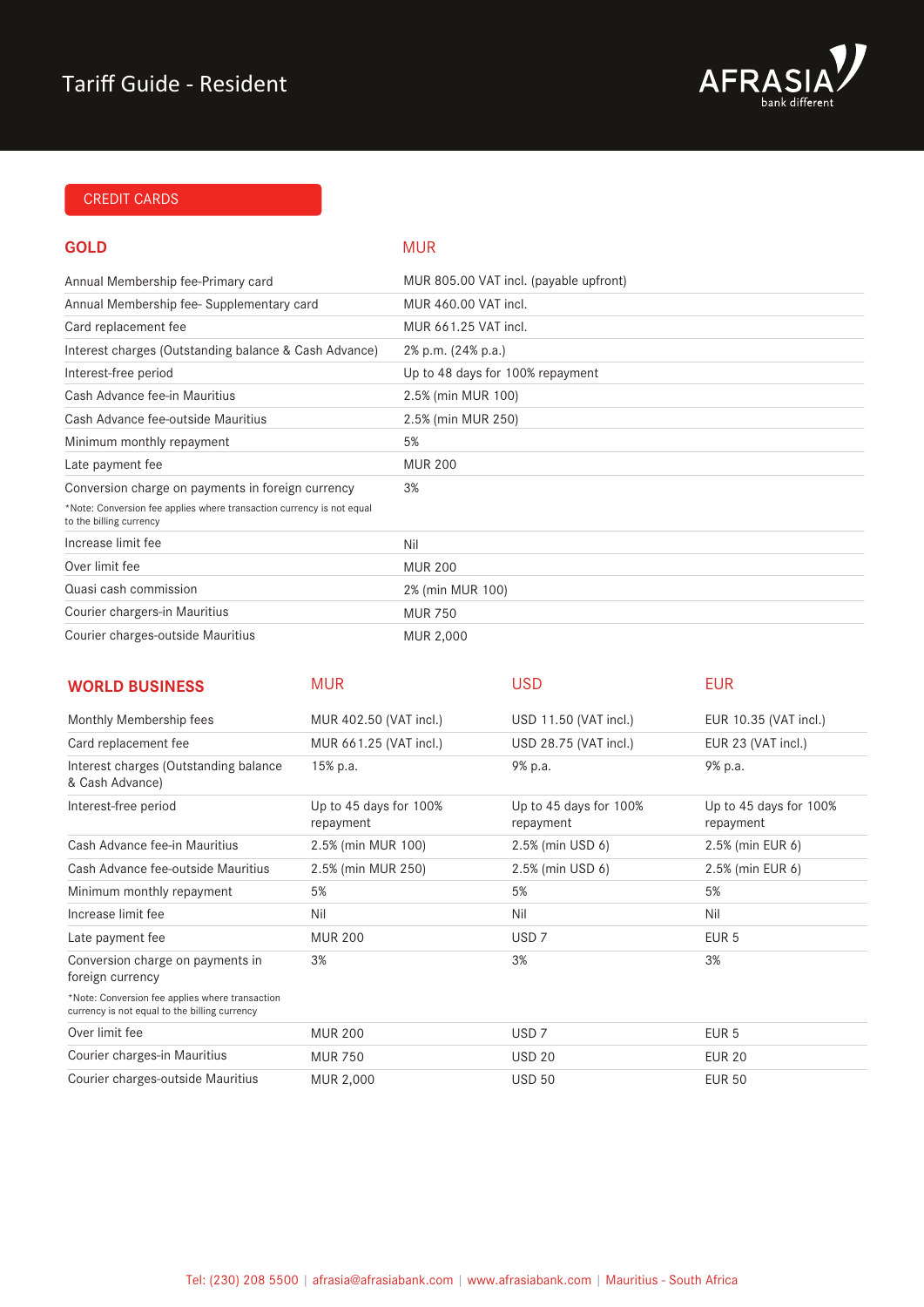

### PREPAID CARDS

| <b>WITH INSURANCE</b>                                                                                               | <b>MUR</b>                             | <b>USD</b>                             | <b>EUR</b>                             |
|---------------------------------------------------------------------------------------------------------------------|----------------------------------------|----------------------------------------|----------------------------------------|
| Card Fee                                                                                                            | MUR 1,725.00 (VAT incl.)               | USD 57.50 (VAT incl.)                  | EUR 46.00 (VAT incl.)                  |
| Monthly Maintenance Fee                                                                                             | MUR 149.50 (VAT incl.)                 | USD 4.25 (VAT incl.)                   | EUR 4.25 (VAT incl.)                   |
| Card Replacement fee                                                                                                | MUR 230.00 (VAT incl.)                 | USD 7.70 (VAT incl.)                   | EUR 7.70 (VAT incl.)                   |
| <b>Card Reactivation</b>                                                                                            | MUR 30.00                              | <b>USD 1.00</b>                        | EUR 1.00                               |
| Card-to-card Transfer                                                                                               | MUR 15.00                              | <b>USD 0.50</b>                        | EUR 0.50                               |
| Card Loading                                                                                                        | MUR 30.00                              | <b>USD 1.00</b>                        | EUR 1.00                               |
| Domestic ATM cash withdrawal                                                                                        | MUR 30.00                              | <b>USD 1.00</b>                        | EUR 1.00                               |
| International ATM cash withdrawal                                                                                   | 1.50%                                  | 1.50%                                  | 1.50%                                  |
| Minimum International ATM Fee                                                                                       | MUR 45.00                              | <b>USD 1.50</b>                        | EUR 1.50                               |
| Domestic & International POS transaction                                                                            | Free                                   | Free                                   | Free                                   |
| <b>SMS Alert</b>                                                                                                    | Free                                   | Free                                   | Free                                   |
| Transaction decline for insufficient funds                                                                          | MUR 15.00                              | <b>USD 0.50</b>                        | EUR 0.50                               |
| Online Statement enquiry                                                                                            | Free                                   | Free                                   | Free                                   |
| Conversion charge on payment in foreign currency<br>*Note: Conversion fee applies where transaction currency is not | 2% (over and above<br>network charges) | 2% (over and above<br>network charges) | 2% (over and above<br>network charges) |

equal to the billing currency

| <b>WITHOUT INSURANCE</b>                                                                         | <b>MUR</b>                             | <b>USD</b>                             | <b>EUR</b>                             |
|--------------------------------------------------------------------------------------------------|----------------------------------------|----------------------------------------|----------------------------------------|
| Card Fee                                                                                         | MUR 575.00 (VAT incl.)                 | USD 23.00 (VAT incl.)                  | EUR 17.25 (VAT incl.)                  |
| Monthly Maintenance Fee                                                                          | MUR 17.25 (VAT incl.)                  | USD 0.75 (VAT incl.)                   | EUR 0.75 (VAT incl.)                   |
| Card Replacement fee                                                                             | MUR 230.00 (VAT incl.)                 | USD 7.70 (VAT incl.)                   | EUR 7.70 (VAT incl.)                   |
| Card Reactivation                                                                                | MUR 30.00                              | <b>USD 1.00</b>                        | EUR 1.00                               |
| Card-to-card Transfer                                                                            | MUR 15.00                              | <b>USD 0.50</b>                        | EUR 0.50                               |
| Card Loading                                                                                     | MUR 30.00                              | <b>USD 1.00</b>                        | EUR 1.00                               |
| Domestic ATM cash withdrawal                                                                     | MUR 30.00                              | <b>USD 1.00</b>                        | <b>EUR 1.00</b>                        |
| International ATM cash withdrawal                                                                | 1.50%                                  | 1.50%                                  | 1.50%                                  |
| Minimum International ATM Fee                                                                    | MUR 45.00                              | <b>USD 1.50</b>                        | <b>EUR 1.50</b>                        |
| Domestic & International POS transaction                                                         | Free                                   | Free                                   | Free                                   |
| <b>SMS Alert</b>                                                                                 | Free                                   | Free                                   | Free                                   |
| Transaction decline for insufficient funds                                                       | MUR 15.00                              | <b>USD 0.50</b>                        | EUR 0.50                               |
| Online Statement enquiry                                                                         | Free                                   | Free                                   | Free                                   |
| Conversion charge on payment in foreign currency                                                 | 2% (over and above<br>network charges) | 2% (over and above<br>network charges) | 2% (over and above<br>network charges) |
| *Note: Conversion fee applies where transaction currency is not<br>equal to the billing currency |                                        |                                        |                                        |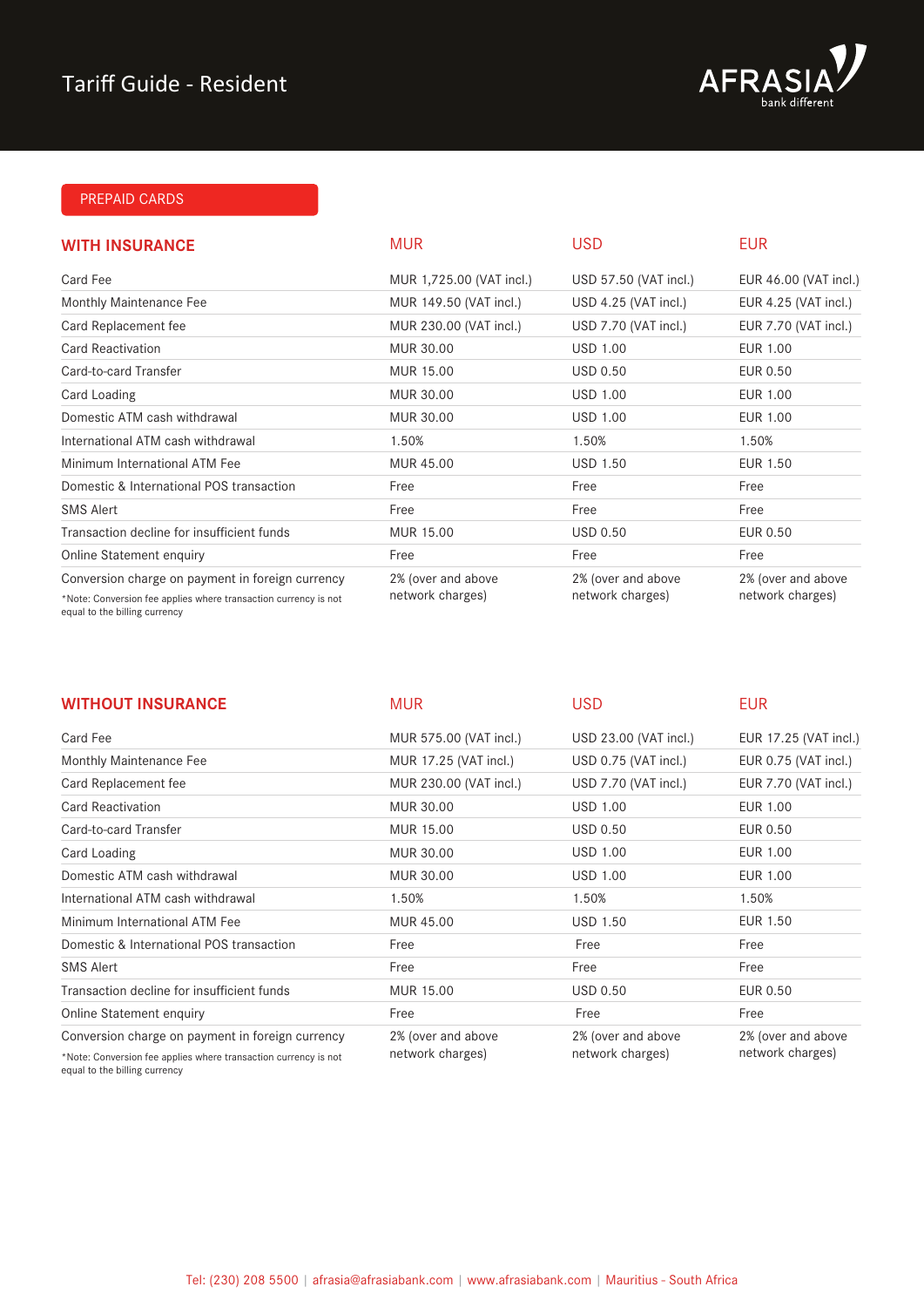

## DEBIT CARDS

| <b>SIGNATURE</b>                                                                                 | <b>MUR</b>                                                         | <b>USD</b>          | <b>EUR</b>         |
|--------------------------------------------------------------------------------------------------|--------------------------------------------------------------------|---------------------|--------------------|
| Monthly Membership fees (Applicable to both<br>Main & Supplementary cards)                       | Nil                                                                | USD 6.9 VAT incl.   | EUR 5,75 VAT incl. |
| Card replacement fee                                                                             | MUR 661.25 VAT incl.                                               | USD 28.75 VAT incl. | EUR 23 VAT incl.   |
| Conversion charge on payments in foreign<br>currency                                             | 3%                                                                 | 3%                  | 3%                 |
| *Note: Conversion fee applies where transaction currency is not<br>equal to the billing currency |                                                                    |                     |                    |
| ATM Cash withdrawal fee-in Mauritius                                                             | MUR 100 (First five<br>monthly cash withdrawals<br>free of charge) | 2% (min USD 6)      | 2% (min EUR 6)     |
| ATM Cash withdrawal fee-outside Mauritius                                                        | <b>MUR 250</b>                                                     | 2% (min USD 6)      | 2% (min EUR 6)     |
| Courier charges-in Mauritius                                                                     | <b>MUR 750</b>                                                     | <b>USD 20</b>       | <b>EUR 20</b>      |
| Courier charges-outside Mauritius                                                                | MUR 2,000                                                          | <b>USD 50</b>       | EUR 50             |

| <b>BUSINESS</b>                                                                                  | <b>MUR</b>           | <b>USD</b>          | <b>EUR</b>         |
|--------------------------------------------------------------------------------------------------|----------------------|---------------------|--------------------|
| Monthly Membership fees                                                                          | MUR 287.50 VAT incl. | USD 9.78 VAT incl.  | EUR 8.62 VAT incl. |
| Card replacement fee                                                                             | MUR 661.25 VAT incl. | USD 28.75 VAT incl. | EUR 23 VAT incl.   |
| Conversion charge on payments in foreign<br>currency                                             | 3%                   | 3%                  | 3%                 |
| *Note: Conversion fee applies where transaction currency is not<br>equal to the billing currency |                      |                     |                    |
| ATM Cash withdrawal fee-in Mauritius                                                             | <b>MUR 100</b>       | 2% (min USD 6)      | 2% (min EUR 6)     |
| ATM Cash withdrawal fee-outside Mauritius                                                        | <b>MUR 250</b>       | 2% (min USD 6)      | 2% (min EUR 6)     |
| Courier charges-in Mauritius                                                                     | <b>MUR 750</b>       | <b>USD 20</b>       | <b>EUR 20</b>      |
| Courier charges-outside Mauritius                                                                | <b>MUR 2,000</b>     | <b>USD 50</b>       | <b>EUR 50</b>      |